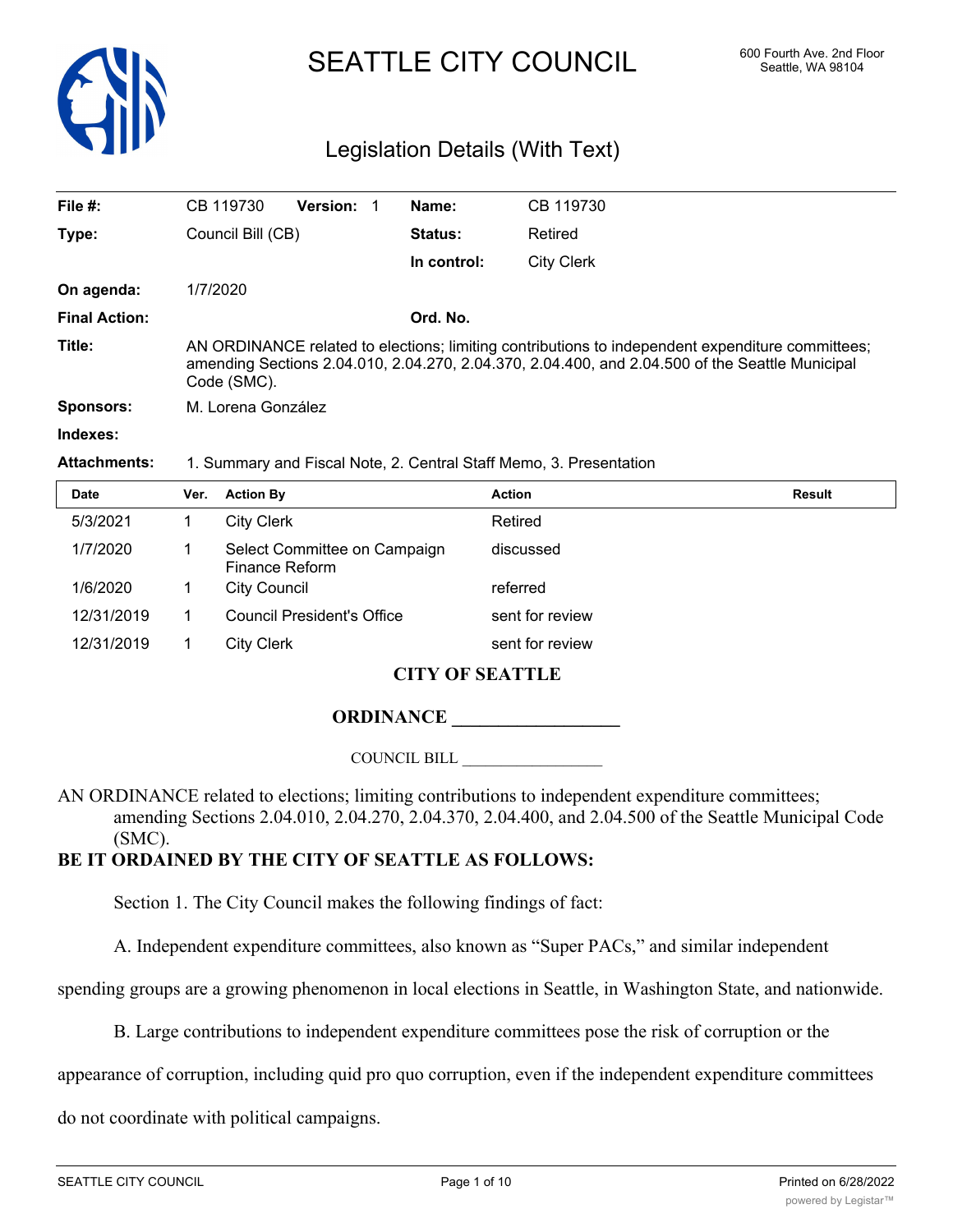#### **File #:** CB 119730, **Version:** 1

C. Current laws allow donors to circumvent limits on contributions to candidates by making unlimited contributions to independent expenditure committees supporting those candidates.

D. In recent years, large contributions to independent expenditure committees by large, well-funded organizations, such as real estate interests, technology companies, and other industries, have increased the appearance of corruption in city elections.

E. In 2015, a real estate development executive attempted to blackmail a Seattle City Council candidate by using the threat of \$200,000 in negative independent expenditures, and offered to block those expenditures if the candidate would settle a lawsuit pending against the real estate development company.

F. Multiple grand juries have returned criminal indictments alleging that contributions were made to independent expenditure committees in exchange for favorable official action.

G. According to data collected by the Seattle Ethics and Elections Commission, total independent expenditures in City elections have rapidly increased, with independent expenditures on City Council elections vaulting from \$0 in 2011 and just \$3,577 in 2013 to \$4,254,629 in 2019, even as most seats are now elected by district, rather than at large.

H. Independent expenditures in Seattle's 2017 election were more than double the amount of independent expenditures in 2013, the previous year with a Mayoral election, according to data collected by the Seattle Ethics and Elections Commission.

I. Independent expenditures in Seattle's 2019 election for seven district City Council seats were more than five times the amount of independent expenditures in 2015, a year when all nine City Council seats were up for election.

J. Many of the largest independent expenditures are made by independent expenditure committees that are funded by individuals and corporations that make enormous contributions of six or seven figures, with a single contributor making a contribution of \$1.5 million in the 2019 City Council election, which amounted to one-third of all independent expenditures made for that election.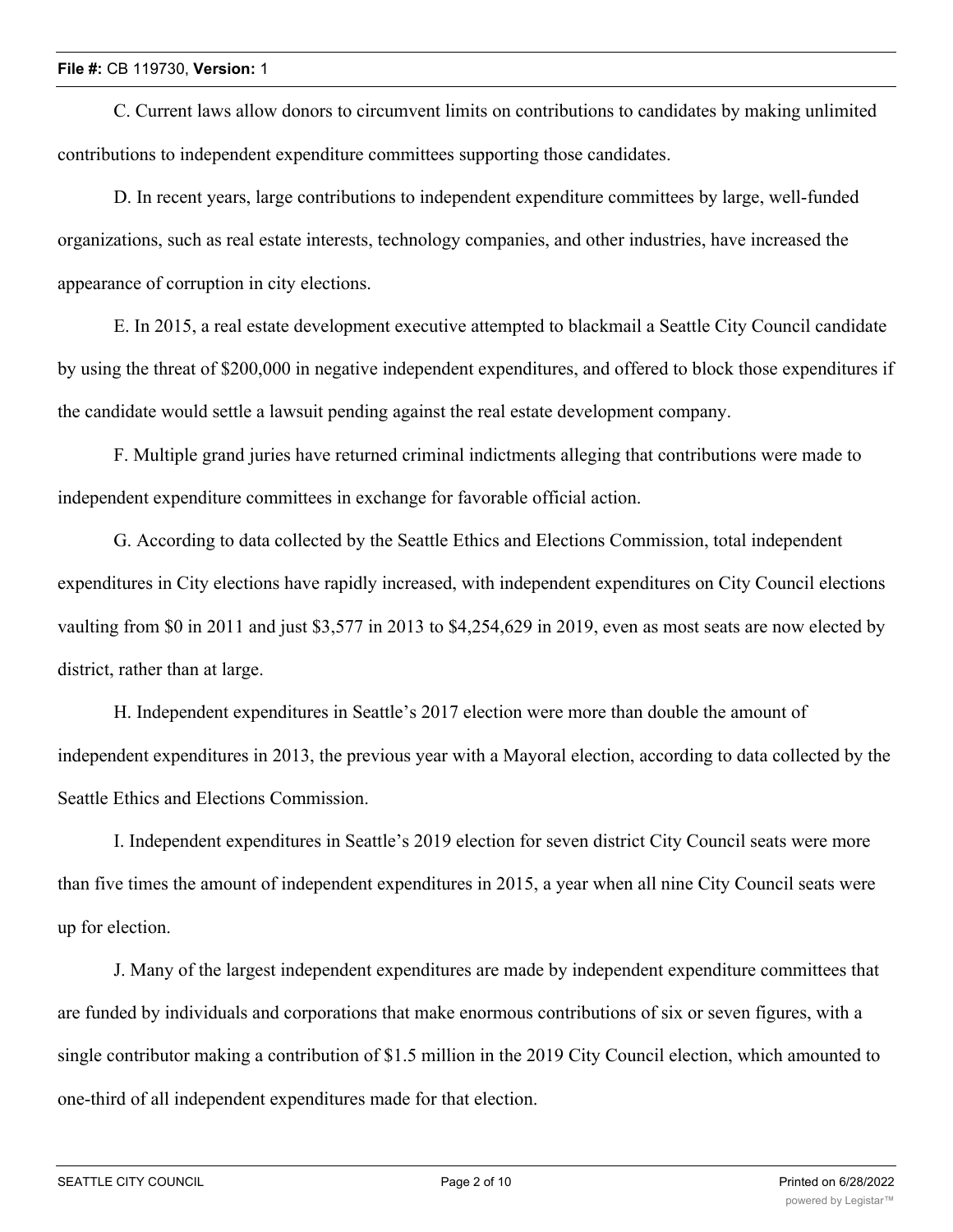K. Surveys of public opinion consistently demonstrate that large individual or corporate contributions to independent expenditure committees create an appearance of corruption.

L. To protect the integrity of Seattle's democracy and prevent corruption or the appearance of corruption, in particular quid pro quo corruption, it is necessary to place limits on contributions to independent expenditure committees.

M. The people of Seattle wish to protect their democratic self-governance.

Section 2. Section 2.04.010 of the Seattle Municipal Code, last amended by the ordinance introduced as Council Bill 119731, is amended as follows:

#### **2.04.010 Definitions**

\* \* \*

"Independent expenditure" means an expenditure on behalf of  $((\tau))$  or opposing any election campaign, when such expenditure:

1. ((is)) Is made independently of the candidate, ((his/her)) the candidate's political committee (( $\overline{z}$ )) or agent, or  $((\theta f))$  any ballot proposition committee or its officers or agents;  $((,))$ 

2. ((and when such expenditure is)) Is made without the prior consent, or the collusion  $(\sigma)$  or ((the)) cooperation, of the candidate, ((or his/her)) the candidate's agent or political committee, or the ballot proposition committee or its officers or agents;  $((\tau))$  and

3. ((when such expenditure is)) Is not a contribution as defined in this Section 2.04.010.

An independent expenditure is made by a person on the earliest of the following events: (a) the person agrees with a vendor or provider of services to make an independent expenditure; or (b) the person incurs the obligation to make an independent expenditure; or (c) the person pays for an independent expenditure.

"Independent expenditure committee" means any political committee that makes an independent expenditure, or makes contributions to other independent expenditure committees, totaling \$1,000 or more in an election cycle for a City election.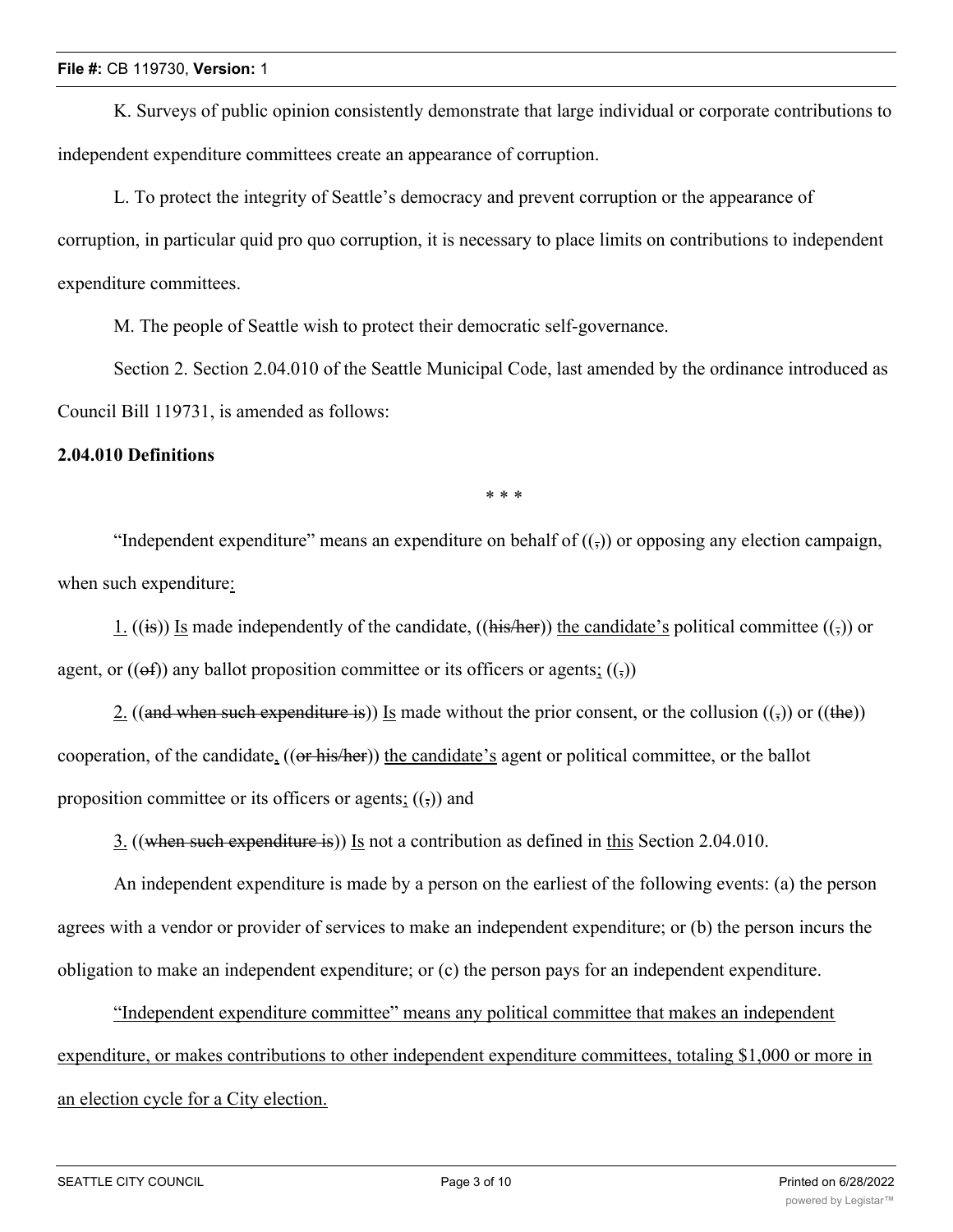"Knowledge." A person knows or acts knowingly or with knowledge when:

1. ((the)) The person is aware of a fact, facts, or circumstances or result described by an offense in this  $((\text{title})$ ) Title 2; or

2. ((he or she)) The person has information that would lead a reasonable person to believe that facts

exist, which facts are described by an ordinance defining the offense, in violation of this ((title)) Title 2.

"Limited contributor committee" means a political committee that meets all the following criteria:

1. Has been in existence for at least nine months;

2. Receives contributions from the greater of:

a. At least 150 persons, if making expenditures in support of or in opposition to district City

Council campaigns;

b. At least 400 persons, if making expenditures in support of or in opposition to an at large City Council candidate or candidate for City Attorney; or

c. At least 600 persons, if making expenditures in support of or in opposition to candidates for

## Mayor; and

3. The total amount of contributions that the committee has received in the preceding two years consists exclusively of contributions that are either:

a. Less than \$500 per person per calendar year; or

b. From a committee that itself meets the criteria in subsections 1, 2, and 3.a of this definition.

"Officer of a political committee" means the following persons: the treasurer, any person designated by the committee as an officer on the statement of organization filed with the City Clerk, and any person who alone or in conjunction with other persons makes contribution, expenditure, strategy, or policy decisions on behalf of the committee.

"Person" means an individual;  $((\tau))$  partnership;  $((\tau))$  joint venture;  $((\tau))$  public or private corporation;  $((\tau))$ )) association; (( $\tau$ )) federal, state, or local government entity or agency however constituted; ( $\tau$ )) candidate; ( $\tau$ ))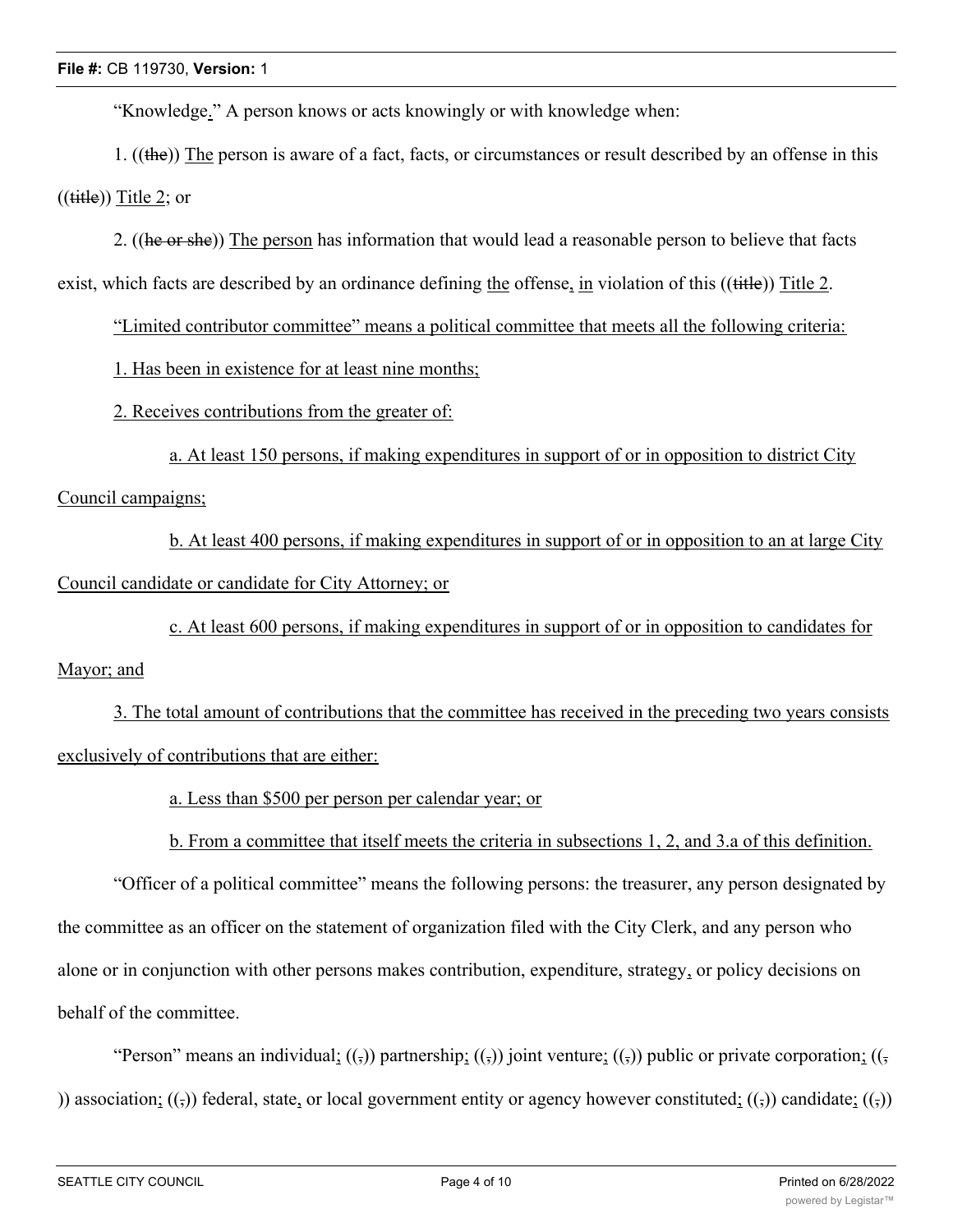committee;  $((\tau)$ ) political committee;  $((\tau)$ ) continuing political committee;  $((\tau)$ ) political party  $((\tau)$ ) or executive committee thereof;  $((\cdot))$  or any other organization or group of persons, however organized.

\* \* \*

Section 3. Section 2.04.270 of the Seattle Municipal Code, last amended by the ordinance introduced as Council Bill 119731, is amended as follows:

#### **2.04.270 Independent expenditures; contributions to out-of-state committees-reports**

\* \* \*

B. 1. Any person who contributes in the aggregate an amount of \$100 or more during the preceding 12 month period to any political committee not domiciled in the state or not otherwise required to report under this ((chapter)) Chapter 2.04, if the person reasonably expects such political committee to make contributions or independent expenditures in respect to any election covered by this ((chapter)) Chapter 2.04, shall file with the City Clerk a report signed by the contributor disclosing the contributor's name and address, the date, nature, purpose, amount, and recipient of such contribution, and any instructions given as to the use or disbursement of such contribution.

2. The initial report shall be filed with the City Clerk within five days after the date on which the amount of \$100 or more is reached, and each subsequent report shall be filed within five days after each subsequent contribution is made to the same such political committee.

\* \* \*

Section 4. Section 2.04.370 of the Seattle Municipal Code, last amended by the ordinance introduced as Council Bill 119731, is amended as follows:

#### **2.04.370 Mandatory limitations on contributions to candidates**

A. No person shall make a contribution to any candidate for Mayor, member of the City Council, or City Attorney of the City  $((,))$  except in the election cycle for that candidate as defined in Section 2.04.010.

B. No person shall contribute more than \$500 to any candidate for Mayor, member of the City Council,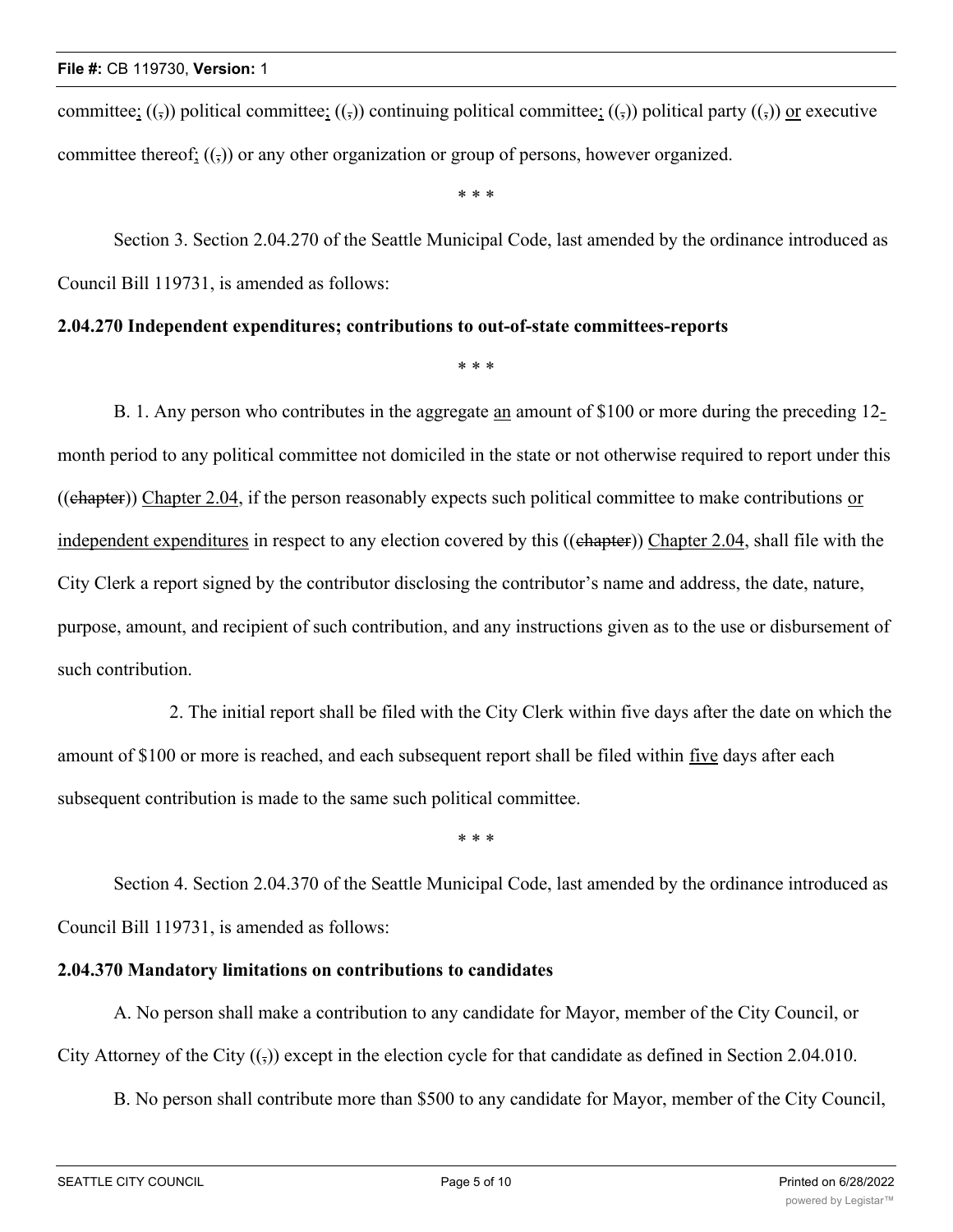or City Attorney of the ((eity)) City, in any election cycle.

C. A candidate for Mayor, member of the City Council, or City Attorney of the City  $((\tau))$  may only accept or receive a campaign contribution during an election cycle as defined in Section 2.04.010.

D. No candidate for Mayor, member of the City Council, or City Attorney of the City shall solicit or receive campaign contributions of more than \$500 from any person in any election cycle.

E. Contributions from foreign-influenced corporations prohibited

1. No candidate for Mayor, member of the City Council, or City Attorney of the City shall solicit or receive campaign contributions from a foreign-influenced corporation.

2. Any corporation making a contribution to a candidate for Mayor, member of the City Council, or City Attorney of The City of Seattle shall, within seven business days after making such contribution, file with the City Clerk a statement of certification signed by its chief executive officer under penalty of perjury, avowing that after due inquiry, the corporation was not a foreign-influenced corporation on the date such contribution was made. The corporation shall also provide a copy of the statement of certification to any campaign to which it contributes.

F. The limitations imposed by this Section 2.04.370 shall not apply to:

1. A candidate's contributions of the candidate's own resources to the candidate's own campaign, or contributions to the candidate's campaign by the candidate or the candidate's spouse or state registered domestic partner of their jointly owned assets;

2. Independent expenditures as defined by this Chapter 2.04 except as provided by Section 2.04.400;

3. The value of in-kind labor; and

4. Contributions consisting of the rendering of clerical or computer services on behalf of a candidate or an authorized political committee, to the extent that the services are for the purpose of ensuring compliance with City, county, or state election or public disclosure laws.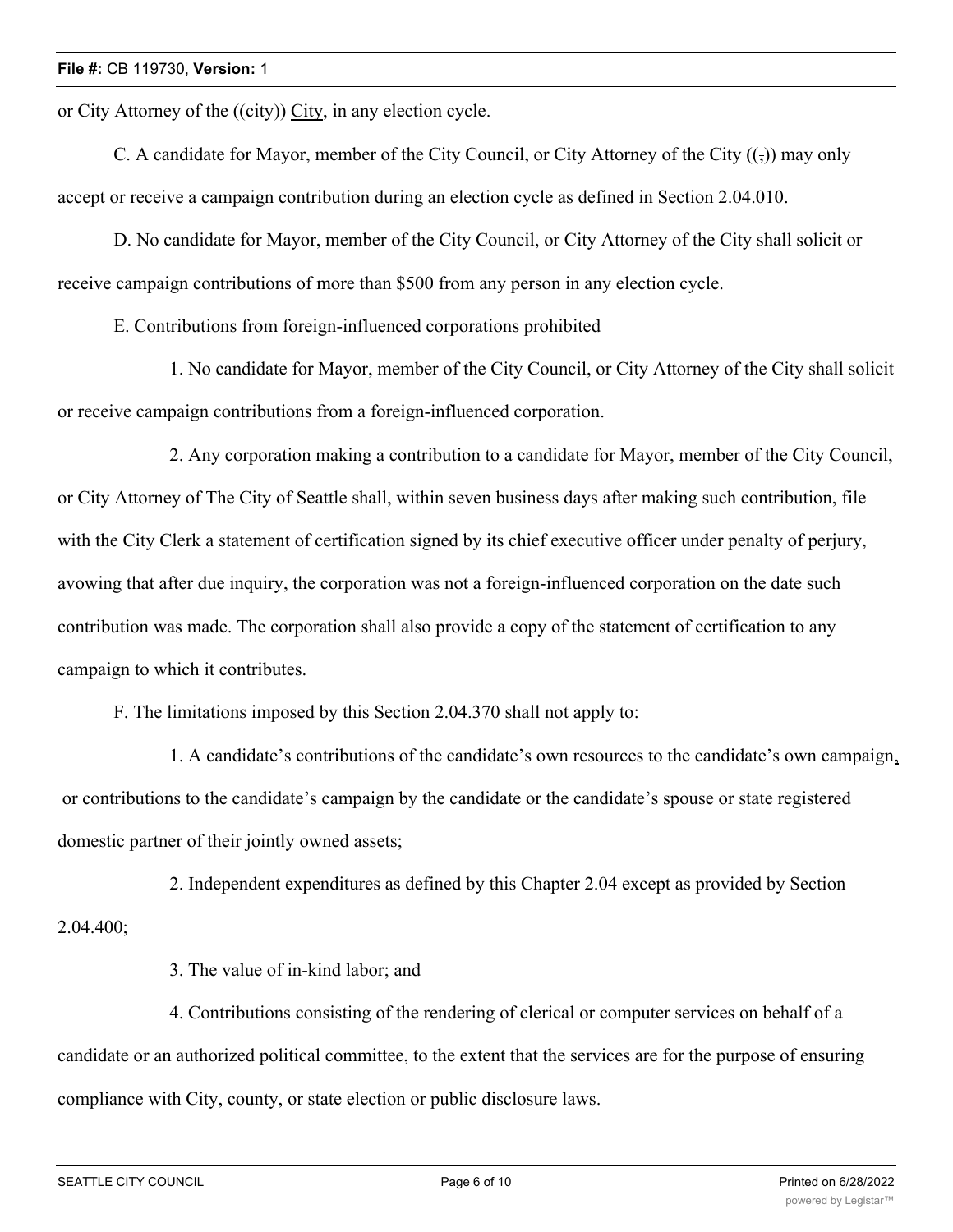#### **File #:** CB 119730, **Version:** 1

G. The limitations imposed by this Section 2.04.370 shall apply to contributions of the candidate's spouse's or state registered domestic partner's separate property.

H. The limitations in this Section 2.04.370 shall be adjusted commencing before the 2019 election cycle, and prior to each election cycle thereafter, by the Commission to account for inflation or deflation using the consumer price index for urban wage earners and clerical workers, CPI-W, or a successor index, for the period since the effective date of this measure or the prior adjustment, as calculated by the United States Department of Labor. The declaration of the Washington State Department of Labor and Industries every September 30, regarding the rate by which Washington State's minimum wage rate is to be increased effective the following January 1, shall be the authoritative determination of the rate or percentage of increase or decrease to be adjusted, except that the Commission may round off the new figures to amounts judged most convenient for public understanding.

Section 5. Section 2.04.400 of the Seattle Municipal Code, enacted by the ordinance introduced as Council Bill 119731, is amended as follows:

#### **2.04.400 Limits on contributions to independent expenditure committees**

A. In any election cycle, no person other than a limited contributor committee shall contribute more than \$5,000 to an independent expenditure committee that has conveyed, implicitly or explicitly, that contributions to the committee may be used in elections for or against candidates for the offices of Mayor, City Council, or City Attorney of The City of Seattle.

 $((A))$  B. No foreign-influenced corporation shall make an independent expenditure in elections for or against candidates for the offices of Mayor, City Council, or City Attorney of The City of Seattle, or a contribution to an independent expenditure committee that has conveyed, implicitly or explicitly, that contributions to the committee may be used in elections for or against candidates for the offices of Mayor, City Council, or City Attorney of The City of Seattle.

 $((B))$  C. An independent expenditure committee may dedicate any contributions that do not comply with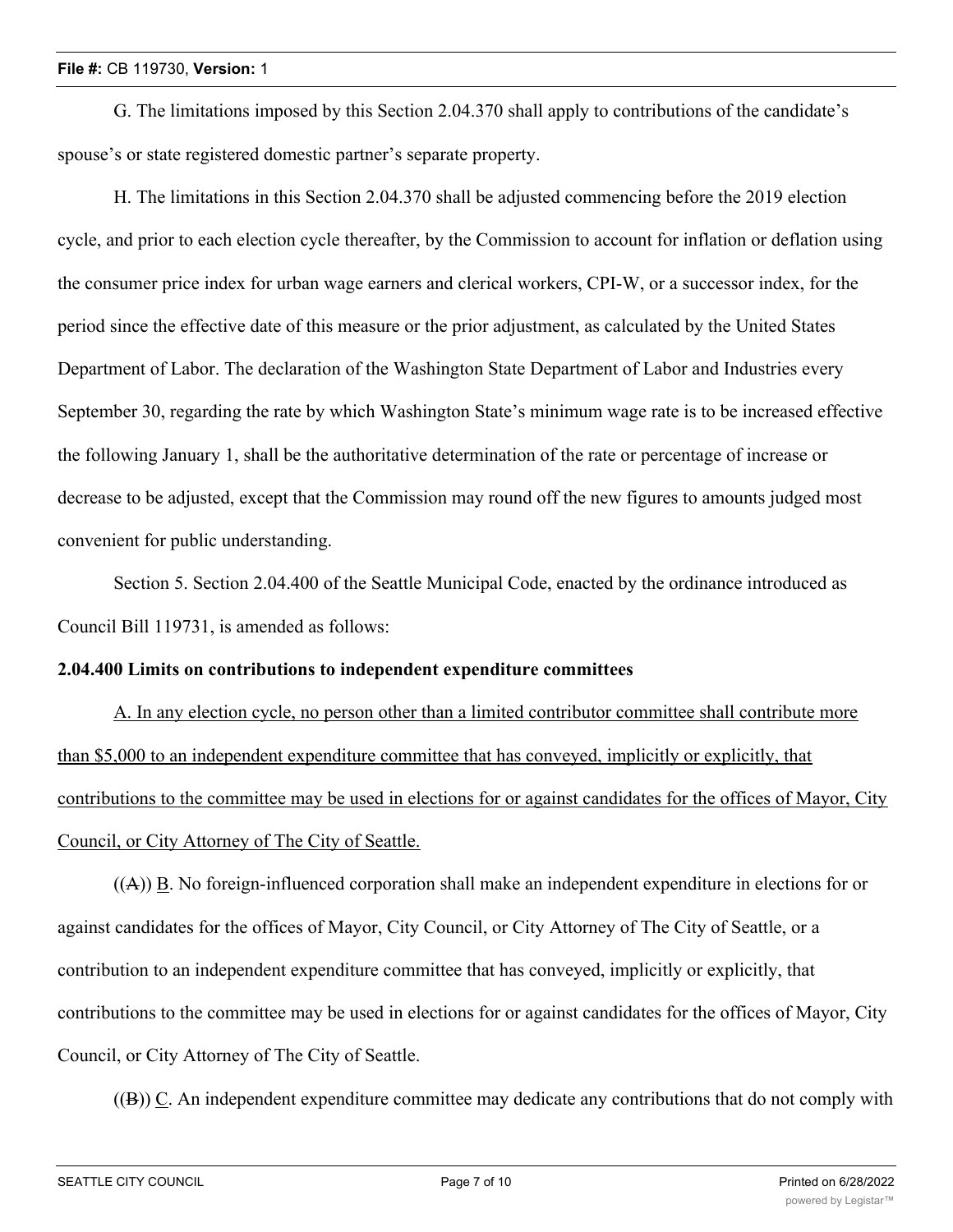the restrictions of Section 2.04.400 for use in elections outside Seattle or for other lawful purposes.

Section 6. Section 2.04.500 of the Seattle Municipal Code, last amended by Ordinance 123070, is amended as follows:

#### **2.04.500 Civil remedies and sanctions ((.))**

A. 1. Upon determining pursuant to Sections 2.04.070 through 2.04.090 that a violation has occurred, the Commission may issue an order requiring the party to take particular action in order to comply with the law, and in addition, or alternatively, may impose sanctions up to \$5,000 for each violation.

2. Upon determining that a contribution was illegally made or accepted, in addition to the remedies in subsection 2.04.500.A.1, the Commission may order the return of a contribution illegally made, and impose a penalty of two times the amount of a contribution illegally made or accepted by a person who violates Section 2.04.180, 2.04.200, 2.04.210, 2.04.215, 2.04.240, 2.04.270, 2.04.290, 2.04.300, 2.04.370, 2.04.400, or 2.04.480.

3. Upon determining that a report was filed excessively late, in addition to the remedies in subsection 2.04.500.A.1, the Commission may impose a penalty of two times the amount of each deposit or expenditure for each deposit or expenditure that was reported excessively late. A report is excessively late if it was due more than 21 days before the election in which the candidate or ballot proposition appeared on the ballot, but was not filed at least 21 days before that election. A report is also excessively late if it was due within 21 days before the election in which the candidate or ballot proposition appeared on the ballot, but was not timely filed.

4. In addition to the actions in subsections 2.04.500.A.1, 2.04.500.A.2, and 2.04.500.A.3 above, the Commission may forward the determination of violation to the Seattle City Attorney or the King County Prosecutor for prosecution. If the court finds that the violation of any provision of this ((chapter)) Chapter 2.04 by any candidate or political committee probably affected the outcome of any election, the result of the election may be held void and a special election held within 60 days of such finding. Any action to void an election shall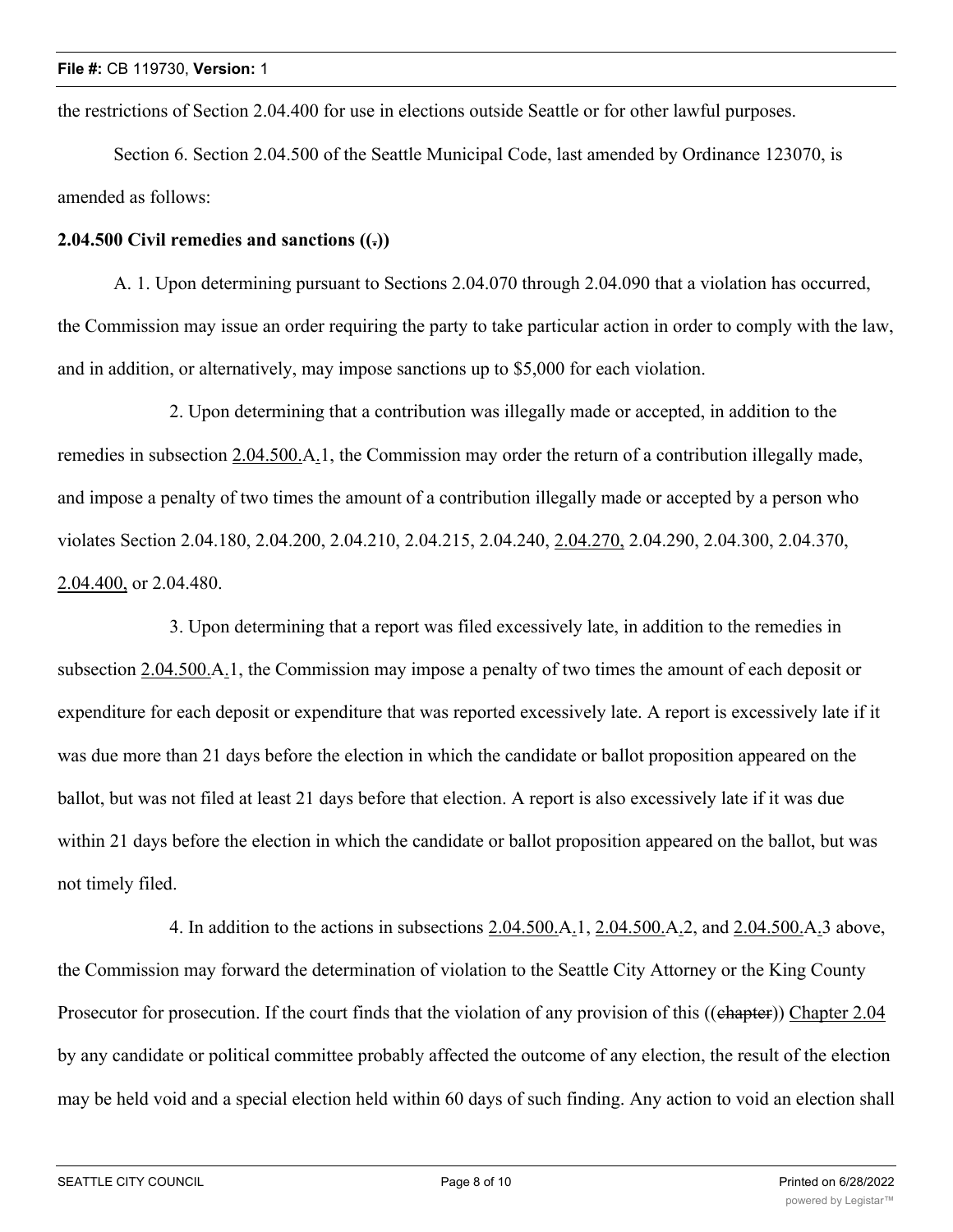be commenced within one year of the date of the election in question. It is intended that this remedy be imposed freely in all appropriate cases to protect the right of the electorate to an informed and knowledgeable vote.

\* \* \*

Section 7. Severability. If any section, subsection, sentence, clause, phrase, or word of this ordinance, or any application thereof to any person or circumstance, is held to be invalid or unconstitutional by a decision of a court of competent jurisdiction, such decision shall not affect the validity of the remaining portions or applications of the ordinance. The City Council hereby declares that it would have passed this ordinance and each and every section, subsection, sentence, clause, phrase, and word not declared invalid or unconstitutional without regard to whether any portion of this ordinance or application thereof would be subsequently declared invalid or unconstitutional.

Section 8. This ordinance shall take effect and be in force 30 days after its approval by the Mayor, but if not approved and returned by the Mayor within ten days after presentation, it shall take effect as provided by Seattle Municipal Code Section 1.04.020.

Passed by the City Council the \_\_\_\_\_\_\_ day of \_\_\_\_\_\_\_\_\_\_\_\_\_\_\_\_\_\_\_\_\_\_\_\_, 2020, and signed by me in open session in authentication of its passage this day of  $\qquad \qquad$ , 2020.

President of the City Council

Approved by me this day of  $\qquad \qquad$ , 2020.